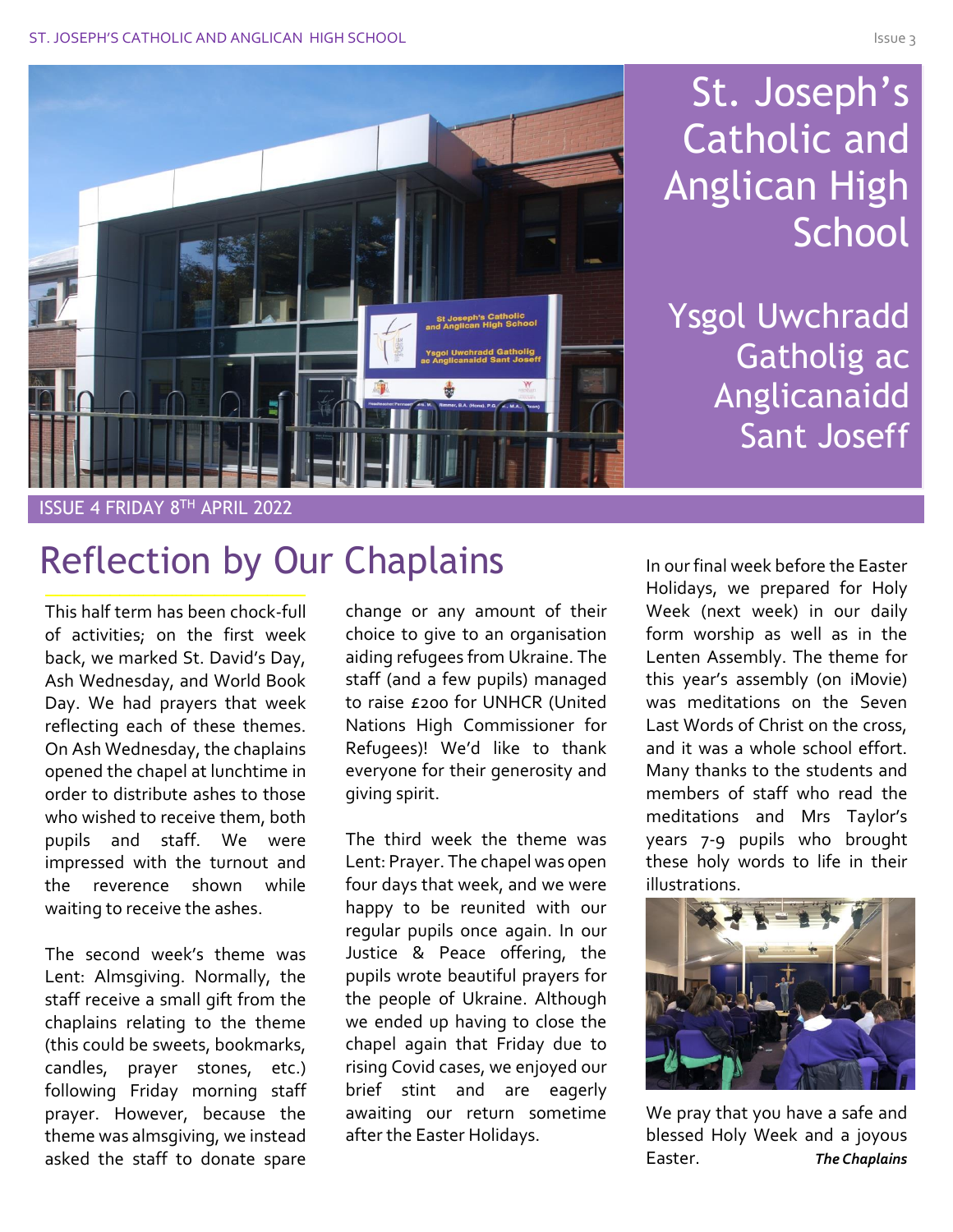### Teddy Fest

On Tuesday 26<sup>th</sup> and Wednesday  $27<sup>th</sup>$  of April, we are holding a Teddy Fest for our Year 8 Charities. It will be held in the Social Court at lunchtime. Prices will range from 50p up to  $E_5$  – so bring plenty of cash! All money raised from the Teddy Fest will be donated to the following charities: CAFOD and Christian Aid.

*Ruby White, Zac & Ruben Wheeler*

# School Council

Now that the school council are able to meet again as a group they have been very active during this term. They have had meetings with Mr Wilkinson to ask for consideration for the ideas and suggestions made by pupils they represent. The most immediate ideas and plans they are working on currently is to create a memorial for Kirsten, our beautiful Year 10 pupil who tragically died last year. As they make progress we will let everyone know what is planned. The school council have also started to make short video recordings about what is discussed and decided each meeting and these are played during registration form time to keep everyone informed of the Council's work and to encourage others to make suggestions and contribute to ideas and plans. They are a wonderful group of young people who are keen to contribute to school life; it is a pleasure to work with them.

We would like all pupils, over the Easter holidays if possible, to respond to the questions posed by

Y Fanc (the Senedd youth group) in a follow-up survey about "Mental Health and Well-being". The questions will be posted on the IT Google Classroom, and the results will be sent to the Senedd.  *Ms Woodward*

## Year 11 Revision Workshop

As GCSE Exams are fast approaching, we had a very useful workshop session on how to effectively revise. Here are the top tips we learnt from this session:

- 1. **No-one can multitask when revising!** It is a common misconception that we can listen to music and/or on our phones whilst revising. However it is confirmed by scientific research that we can't! Instead, we should put our full concentration on the task in hand – revise. So, get rid of distractions.
- 2. **Organisation is key!** During this session, we were given an image of a fully charged battery. The idea is to do the hardest piece of work first, whilst you have a full battery, instead of completing it with on '20% of battery'. Also a routine with fixed times is really important. For example, waking up and going to bed at the same time ensuring that teenagers get a minimum of 9 hours of sleep. You can't catch up on sleep – so lots of lie-ins will not help!

This is so important as it will help you reach 100% charged battery for the next day.

3. **Test yourself.** After you have revised a topic, do a minitest or quiz to make sure you have really understood the information and embed it into your memory.

#### 4. **Revision Techniques.** Summary.

- 1. Don't revise with music or any other distractions. Put your whole concentration into what you're revising.
- 2. Do the hard tasks first in the morning and reward yourself later on in the day – going for a walk, exercise, TV, etc.
- 3. Test yourself with mini quizzes.
- 4. Remember 'a weak note is better than a strong memory'.
- 5. Get at least 9 hours of sleep – you need it to recharge your brain. This is probably the most important tip. There are lots of different ways to revise, but the worst method is to just read over your notes – DON'T DO THIS!! Instead, make notes, revision cards, do some past papers, look at YouTube video/Bitesize for difficult topics.

#### **Message for Art pupils:**

Those who missed the workshop, the 2 sessions have been uploaded to the SCC Google Classroom.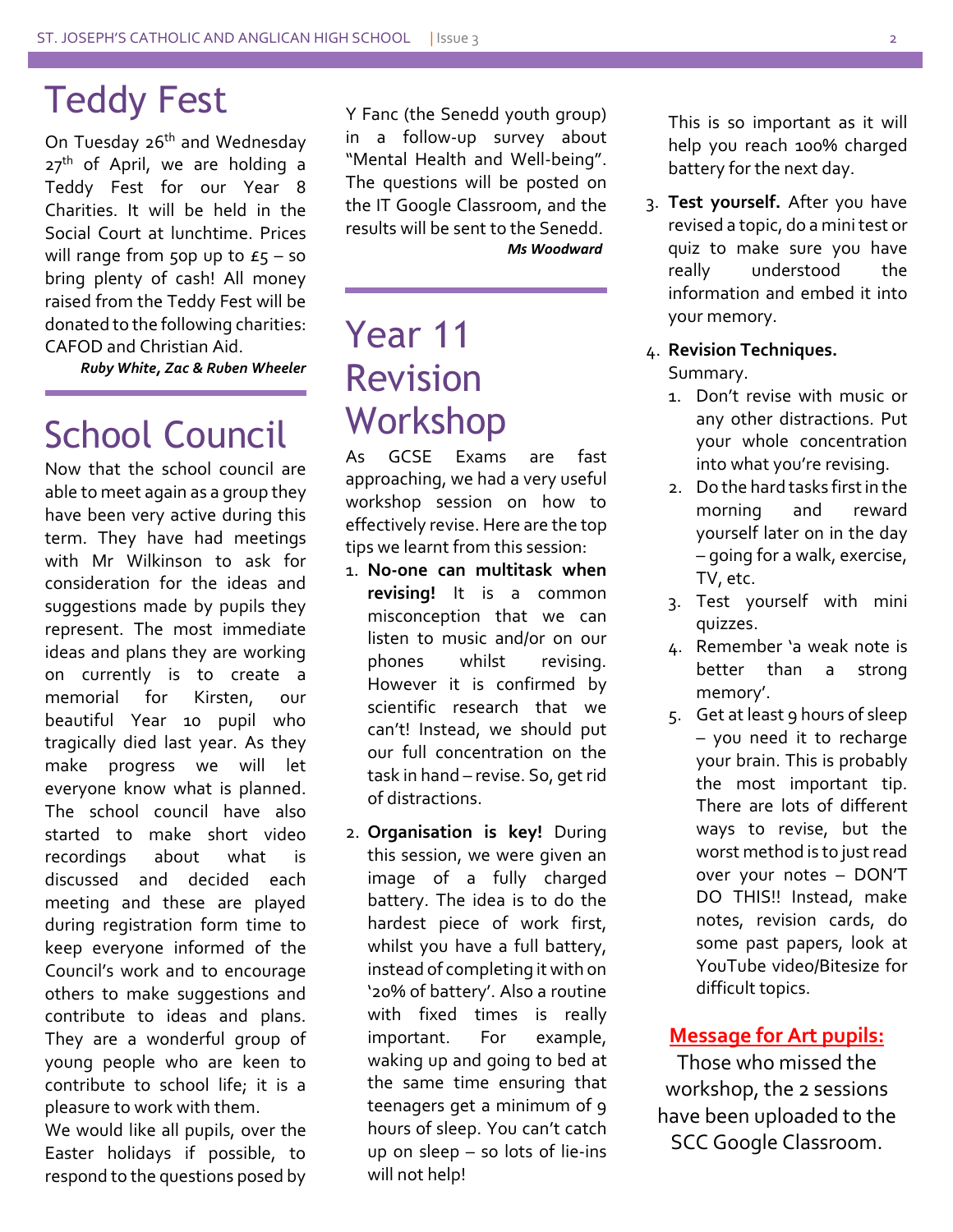## **Wythnos Gymreictod 2022 Welshness Week 2022**

We celebrated Welshness week at St. Joseph's during the week of February 28<sup>th</sup>.

As part of the celebrations, Years 7 and 8 participated in a carousel of activities. Pupils enjoyed participating in workshops which were arranged and led by teachers at St. Joseph's, the Welsh Ambassadors and guest speakers. These workshops covered topics linking to Wales, such as; designing and making love spoons, baking Welsh cakes, learning the 'Sosban Fach' song, creating a group dance to 'Hey Mr Urdd!', learning about and creating artwork on Welsh landscapes, learning about the Urdd and doing Welsh activities with the Welsh Ambassadors, taking part in a musical workshop, taking part in a drama workshop based on Welsh tales and legends and taking part in a Welsh marital arts workshop. Pupils enjoyed the day and I am very grateful to staff for their hard work, for supporting the celebrations and for enabling the day to be such a success.

During Welshness Week pupils also learnt about St. David in morning worship, they studied Welsh topics in their normal lessons and took part in offstage Eisteddfod competitions. Each form group also took part in a quiz competition on Welsh topics and teachers received training in the Welsh language. The feedback from the activities has been very positive and I'm glad that the week was enjoyed by all.

Diolch i bawb am gymryd rhan! Thank you to everyone for taking part! *Mrs Atkinson*

**Llongyfarchiadau i Romero am ennill!**

**Congratulations to Romero for winning!**

> **1 st / 1af** Romero – 130 points

**2 nd / 2il** King – 122 points

**3 rd / 3ydd** Cassidy – 119 points

**4 th / 4ydd** Kolbe – 118 points

**5 th / 5ed** Devereux – 114 points



Welshness Week Quiz As part of Welshness Week all forms were asked to take part in a general knowledge quiz about Wales. The

response was ardderchog and pupils demonstrated how much they knew about the country, its history, culture and current affairs. There were some very high scores and there was a tie for the top spot - 7 Cassidy and 11 Kolbe both scored an impressive 21 out of 22. Da iawn a llongyfarchiadau i chi gyd. *Mrs Jones*

### Here's what the pupils had to say…

I had an incredible time leading and teaching a lesson to the Year 7's for Welshness Day. It was an incredible opportunity that allowed us to promote Welsh within our school community and have fun in helping the bilingualism within the younger years to thrive.

#### *Grace Roberts*

I had a lovely time teaching the Year 7's some new Welsh phrases and having lots of fun doing different activities during our Welshness Week lesson. We also created new logos for the Urdd's 100th Anniversary. Happy Birthday Urdd! *Tom McGrady*

The teaching experience was a lot of fun and the children engaged well. My favourite job was interacting with the Year 7's and they understood/took part in the<br>tasks given. Victoria Szymala tasks given. *Victoria Szymala*

I've been a Welsh Ambassador for a few years now and I'm always happy to help out with the school when it comes to advocating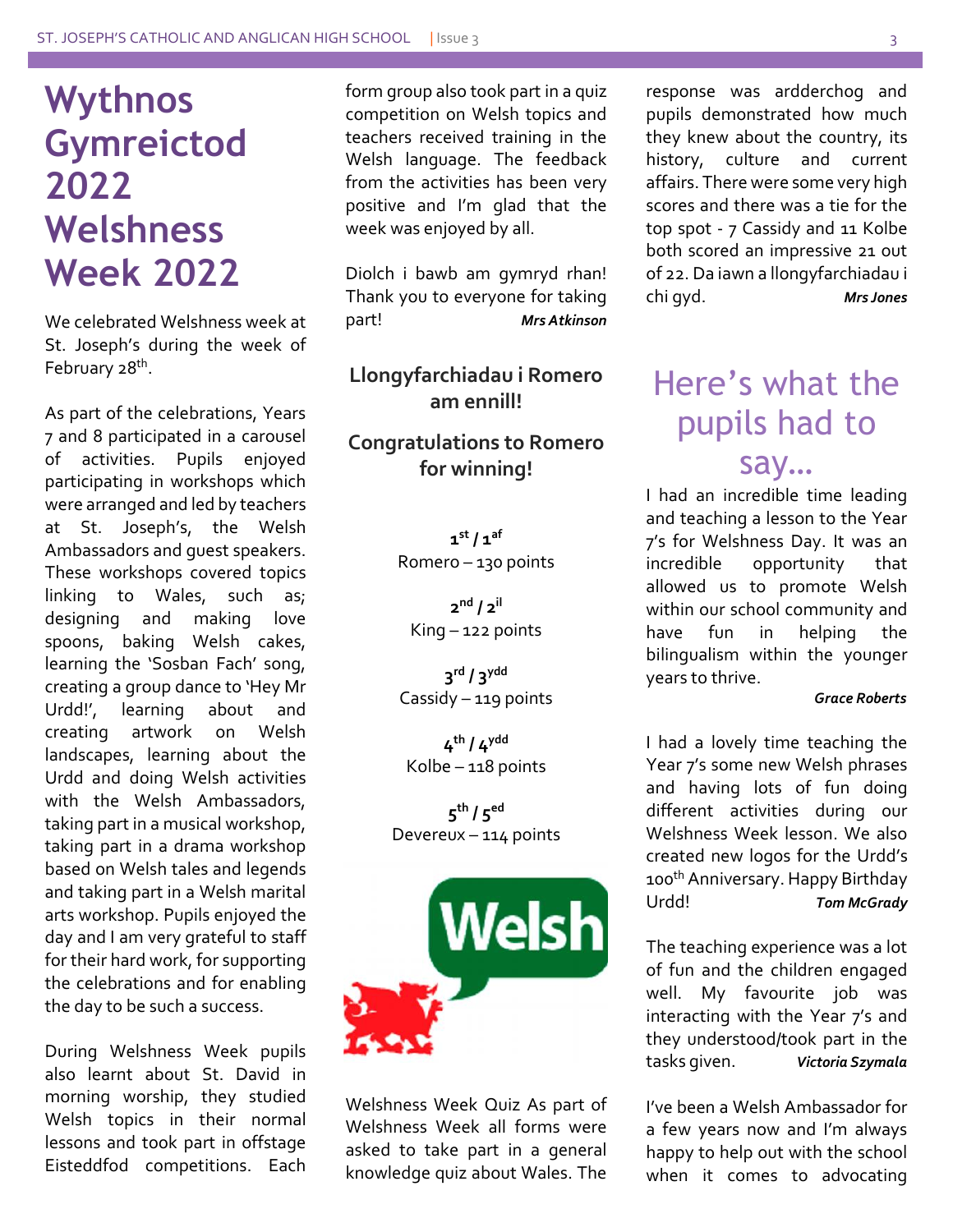Welsh Bilingualism. The Year 7's took part in a variety of activities such as designing an Urdd poster for the Urdd's 100<sup>th</sup> Anniversary and participating in a quiz all about Wales and the World! *Daphne Pangilinan*

### I was glad to help out once again with the Welshness Week activities as always, the experience of teaching younger children and promoting Bilingualism was amazing and the Year 7's had participated very well. They engaged with all the tasks, but especially with the quiz where selected individuals had to say out loud

"Llanfairpwllgwyngyllgogerychw yrndrobwllllantysiliogogogoch"! *Vilas Lavan*

When teaching the Year 7's Welsh for the day, I had a really enjoyable time but ultimately found it incredibly rewarding. Not only did we get to teach them new phrases but we also got to know them all as individuals. This activity has just further encouraged me to help out the department as a Welsh Ambassadors.

*Lottie Fisher-Lacey*

## Year 10 Brilliant Club

Recently a group of Year 10 pupils were involved in a workshop (3) one hour sessions after school) looking at the sustainable management of rainforests.

*Mrs Arnull*

We have really enjoyed taking part in the workshop as it has given us the opportunity to learn about the topic of rainforests in more detail and gain an expert insight on the matter. We had to do some research and write a 1500 word essay which will be marked by a university lecturer. The 'Brilliant Club' also offered a unique look into university life, in which we were able to gain new skills. We are looking forward to being able to use this experience in our future endeavors.

*Emma Frankel & Katie Edwards*

### Cookery Club

With all the stress from the upcoming exams coupled with the fact that we didn't have the opportunity to cook altogether during the Covid period we thought that a little communal cooking would be fun and beneficial to our mental health. Last week, we had our first meeting and cooked up a storm! It was really refreshing to see the variation in cuisines.

 *Melisha Gunasekera & Aaron Diaz*

## World Book Day

To celebrate World Book Day 2022, pupils and staff enjoyed a day of dressing up, reading, talking about books, prayer focused on religious texts and fun book-related activities. Loads of amazing costumes were on show: Gangsta Granny, the Queen of Hearts, Harry Potter, Matilda, Sherlock Holmes, Macbeth and a wide range of more obscure, lesser-known characters too. As reading and literacy across the curriculum is a whole-school priority, all subjects did something special with Key Stage 3 classes. At lunch time, pupils competed in the 'best costume' competition (won by 'Peter Rabbit' in Year 8!) and in a search around the school for lots of well-hidden 'Where's Wally?' images. *Mrs Samuels*

I dressed up as Itachi-Uchiha from the Japanese manga book 'Naruto.' I've helped my form teacher Mrs Sparks to run the Where's Wally competition today. *Francisco Rodrigues*

I came dressed up as the Queen of Hearts. In my Welsh lesson today we enjoyed reading and talking about a Welsh story. *Roa Elmagarbi*

It's great to see teachers dressed up for World Book Day! I was Mary Poppins! *Megan Harris*

I enjoyed taking part in a special day by dressing up as Matilda's father from the Roald Dahl book. *Micah Hampton*

My costume for World Book Day was the character of Taliesin the Celt from the Mabinogion.

*Cian Roberts*

### ICT Day

On Thursday 3rd March Year 9 participated in our first ICT day. The activities included coding with Sphero's and Microbits, creating an animation using Adobe Animate and creating a Green Screen Movie within Apple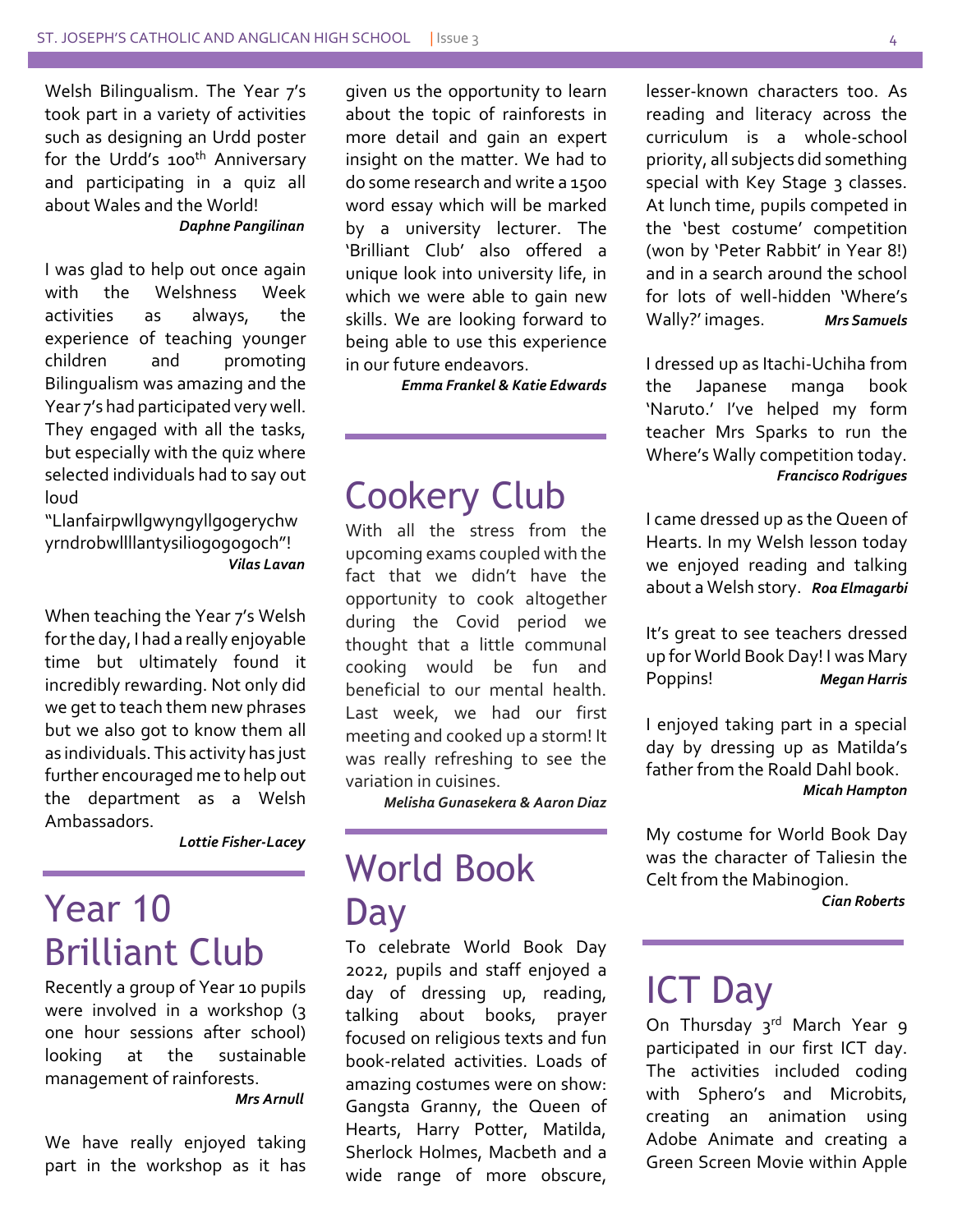iMovie. Big thank you to all the staff who helped on the day and the year 9's who all created amazing projects on the day.

 *Mr Trueman* 

#### **Animation**

The best, I loved animating and using adobe, it was very familiar and it worked as a mash up of alightmotion and flipaclip.

*Memoona Bhatti*

#### **Coding with Spheros**

This was very fun as I learnt something new, like drawing the fish design and seeing it follow the main Sphero using code! It was also just fun to drive them around in general, very enjoyable.

*Julia Koza*



#### **Coding with Microbits**

This was really interesting as I have never used it before and there was a lot of variety with it. It was also fun to communicate with other Microbits. *Krish Laven*

#### **Green Screens**

It was funny and I always wanted to do something with a green screen. I finally got to do it and it<br>was rewarding. Jeslyne Simiyon was rewarding. *Jeslyne Simiyon*

## Duke of Edinburgh

After a couple of years of being unable to run the DofE expeditions, due to the pandemic we are finally able to get back to nature.

The Bronze Duke of Edinburgh expeditions are taking place in May and July, and will see the participants learning map reading, route planning and camp-craft skills during the weekends.

Pupils have been working hard to complete the Skill, Physical and Volunteering sections of the award and the expedition will be the final part to their Bronze award.

The expeditions will provide some amazing memories for those taking part, and no doubt some sore feet! *Mr Lambert*

### Science Live!

The day gave pupils the opportunity to see Britain's top inspirational Scientists, including Professor Robert Winston and Professor Jim Al-Khalili. The day was fast-moving, exciting, thought-provoking and allowed the pupils to raise issues with the Scientists during question and answer sessions. Pupils displayed great enthusiasm throughout the day and hopefully it has inspired our pupils to consider science as a career. Diolch Blwyddyn 10 for a fantastic day! *Mrs Earring*

### Here's what the pupils had to say…

The trip was very informative, I especially enjoyed Professor Winston's talk. *Georgia Ellams*

I really enjoyed the trip, I found most of the performances really interesting. I was genuinely intrigued and felt like I left with being educated. My favourite was Professor Al-Khalili, I don't normally enjoy Physics but what he told me blew my mind and I understood. I would definitely go again, it was a fantastic experience to meet so many Scientists, like Professor Winston, who has changed so many people's lives. *Ellie Koscinska*

## Year 9 Retreat **Day**

On Tuesday 5<sup>th</sup> April, all Year 9 pupils took part in a Retreat Day held by the RE department and run as a workshop by Steve Murray, a mime artist from "Behold Ministry". Steve has been a regular visitor to the school, working with our Year 9 children for many years. He uses mime to draw the pupils into scripture and help them to further understand how scripture can be lived in our everyday lives, how the Word of God has meaning for everyone. The Year 9 pupils thoroughly enjoyed the day and truly appreciated Steve's unusual and unique approach to teaching scripture. *Mrs Woodward*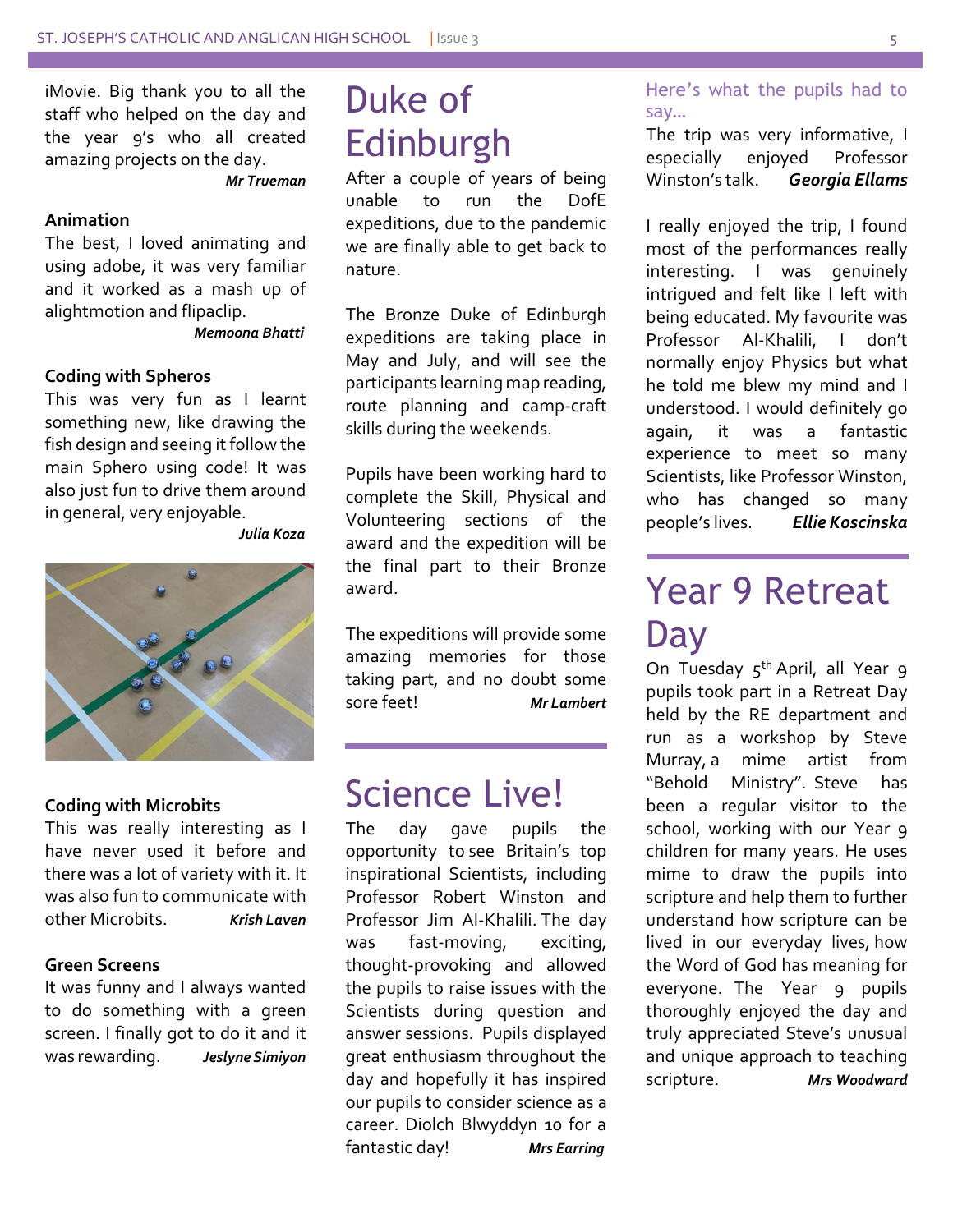### Here's what the pupils had to say…

It was very inspirational and interesting as well as fun. We all had an amazing day and will never forget it. Steve Murray is so good at what he does. The day was a great way to have a break from our busy school days and to unwind. *Eleri Spinks*

Steve Murray is a Mime artist who has been in this week to talk to us about things and it got very deep and he did a couple of mimes about God and Jesus. He also talks about his own life, like how he grew up. We talked about bullying and self-harm about the bible.

#### *Kai Richards*

When I first met Steve he said he might make us cry; I didn't believe him but each of his mimes had an important and sad story. During the mime about the violin, it made me cry because it had such a sad story behind it. Steve helped make me feel good about myself and I'm sure he made others feel the same way. Steve kept us all entertained and was just amazing. *Emma Ford*

Steve Murray had some very interesting stories, he found out what type of audience he had and managed to keep us entertained for a long period of time and his mimes were great. All his mimes either hit hard or were funny – just overall fantastic! *John Almeida*

Tuesday was an amazing experience and it was cool to see Steve do mime. It was very inspirational and I was very happy I was able to witness his plays. His stories were heart touching. It was

interesting to watch how his mime told a story and it was really engaging. *Leo Binoy and Lois Acton*

## **Community** Chat - April and May 2022

Why not join us for Coffee and Chat on Tuesdays at 10am to 11am or 6.30pm to 7.30pm. This is an opportunity to take a break and relax as we get together to discuss a topic with a guest speaker every week. Have a look below for the themes of our next few meetings. If you are interested, then message us for a Zoom link. Text or ring Lynne 07772941347. Alternatively email [fis@wrexham.gov.uk](mailto:fis@wrexham.gov.uk) or message us on Facebook.

### **Integrated Autism Service – Tuesday 26 April – 10am to 11am**

Nathan Smallwood will introduce the IAS which is available in Wales to carry out adult autism assessments and other support and advice for autistic adults, parents/carers, and professionals.

### **Disability and Respite Panel – Tuesday 3rd May 6.30pm – 7.30pm**

The panel oversee grants which are available for short term respite for children and parents with additional needs including the extra hands grants.

### **Childcare – Tuesday 15th May 10.00am to 11.00am**

Annette Davies and Ffion Hughes from the Childcare Team will tell us more about the work they do to promote inclusion in childcare and grants they have available including the Flying Start and Supported childcare referral and placement grants.

### **Groundwork - Tuesday 17th May 6.30pm to 7.30pm**

Sandra Neve will join us and tell us about saving money on making energy savings in your home and reducing your fuel bills.

### **Occupational Therapy - Tuesday 24th May 10.00am to 11.00am**

Lisa Robertson will explain how OT can help with adaptations and equipment for the home to keep your child safe and promote development and physical well being.

## Smart Watches and Fitbits

Smart watches should not be brought into school. Examination regulations ban the wearing of smart watches on the grounds of potential malpractice and cheating. However, there are other implications of smart devices which are of concern: distraction, loss/theft, and safeguarding issues. These devices fall outside our insurance policy. Fitbits are allowed in school as long as they only display the time and count steps. Thank you. *Mr Wilkinson*